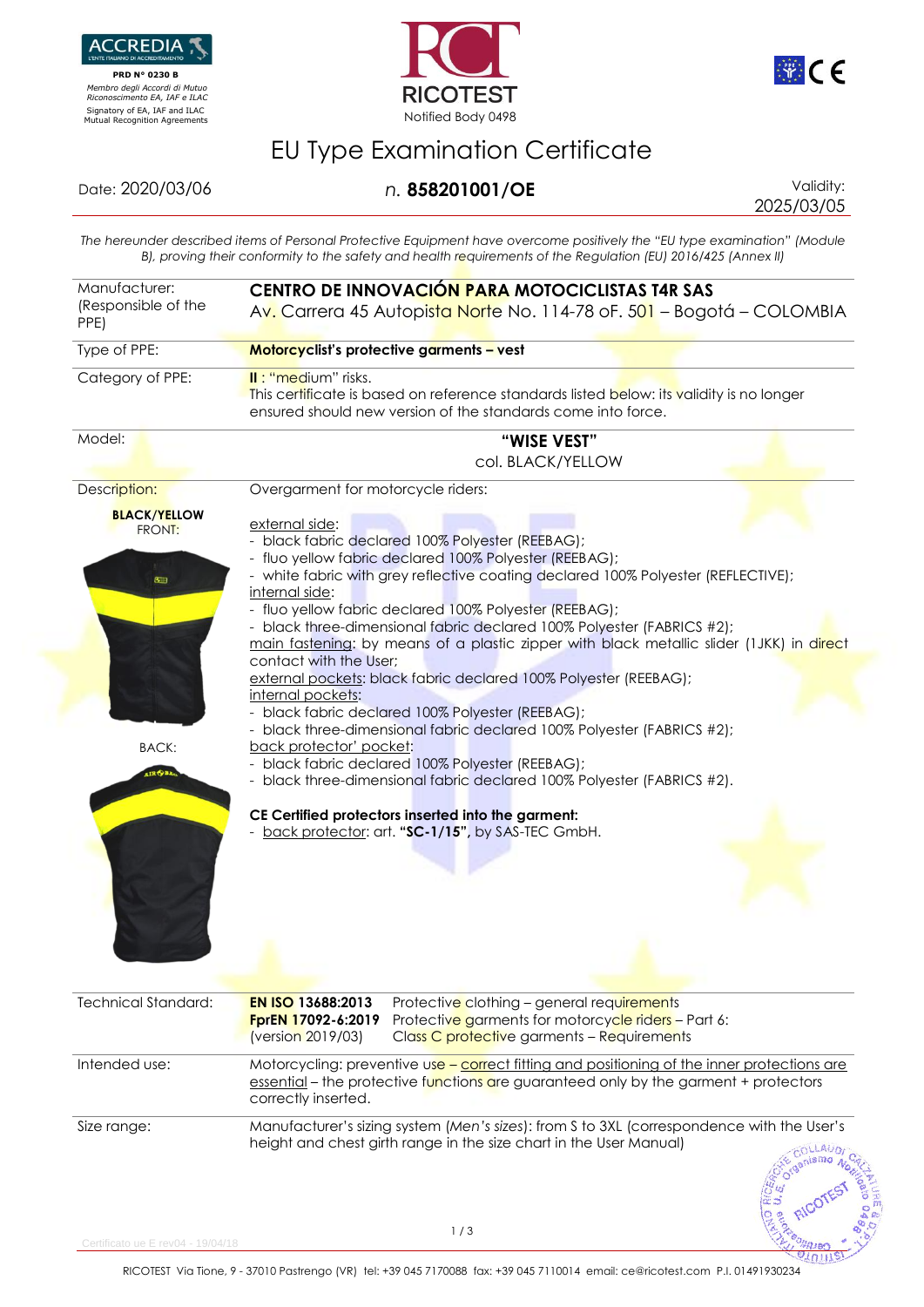

 **PRD N° 0230 B**  *Membro degli Accordi di Mutuo Riconoscimento EA, IAF e ILAC*





## EU Type Examination Certificate

Date: 2020/03/06 *n.* **858201001/OE** Validity:

2025/03/05

| Technical File:                                                      | DC-11926                                                                                                                                                                                                                                                                                                                                                                                                                                                                                                                                                                                                                                                                                                                                                                                                                                                                                                                                                             |                                                                                                                                                                                                                                                                                                        |  |  |
|----------------------------------------------------------------------|----------------------------------------------------------------------------------------------------------------------------------------------------------------------------------------------------------------------------------------------------------------------------------------------------------------------------------------------------------------------------------------------------------------------------------------------------------------------------------------------------------------------------------------------------------------------------------------------------------------------------------------------------------------------------------------------------------------------------------------------------------------------------------------------------------------------------------------------------------------------------------------------------------------------------------------------------------------------|--------------------------------------------------------------------------------------------------------------------------------------------------------------------------------------------------------------------------------------------------------------------------------------------------------|--|--|
| Test report:                                                         | RCT n° 3814813/E                                                                                                                                                                                                                                                                                                                                                                                                                                                                                                                                                                                                                                                                                                                                                                                                                                                                                                                                                     |                                                                                                                                                                                                                                                                                                        |  |  |
| Functions and<br>performance levels:                                 | The garment offers limited protection against mechanical risks arising from impact and<br>abrasion in case of a fall while participating in motorcycling activities: CE-Certified<br>incorporated impact protectors provide strengthened protection.<br>This PPE item has reached the following performance:<br><b>Class C</b> (*) = This class is for specialized non-shell, impact protector ensemble garments,<br>designed only to hold one or more impact protectors in place, either as an<br>undergarment or as an overgarment. Class C garments are designed to provide impact<br>protection for areas covered by the impact protector(s) only and they do not offer<br>complete minimum abrasion protection and may not offer complete minimum impact<br>protection.<br>Protective function is linked to the correct fit of the garment - also the inner impact<br>protectors must be kept in their place: this falls within the responsibility of the user. |                                                                                                                                                                                                                                                                                                        |  |  |
|                                                                      | (*) = The applied Technical Draft document currently provides different levels of protection for<br>garments including protectors/shells: from class AAA (highest level of performance) to class AA<br>(medium level) to class A (lower level);<br>- class B for garments not including protectors / shells = just abrasion protection;<br>- class C for Impact protector ensemble garments.                                                                                                                                                                                                                                                                                                                                                                                                                                                                                                                                                                         |                                                                                                                                                                                                                                                                                                        |  |  |
| Marking:<br><b>CENTRO DE INNOVACION</b><br><b>PARA MOTOCICLISTAS</b> | printed on different labels stitched to the garment and displaying the following<br>information:<br>- CE Marking;                                                                                                                                                                                                                                                                                                                                                                                                                                                                                                                                                                                                                                                                                                                                                                                                                                                    |                                                                                                                                                                                                                                                                                                        |  |  |
| AIR + BAG                                                            | - Name/Registered Trademark (AIROBAG), address and website of the Manufacturer;<br>- item designation (article name);<br>- pictogram to indicate the intended use (motorcycling) + nr. / year of the Technical<br>Draft of reference + indication of the class of protection achieved;<br>pictogram "i in the booklet" inviting the final user to read the User Manual;<br>- size indication (commercial size: on an extra label);<br>- additional information: "Made in", material composition, care/washing instructions,<br>warnings, etc.                                                                                                                                                                                                                                                                                                                                                                                                                        |                                                                                                                                                                                                                                                                                                        |  |  |
| FprEN 17092-6:2019<br>CE FÎ<br>WISE VEST                             | $\texttt{AIR}$ (<br>MADE IN COLOMBIA<br>MOTORCYCLIST AIRBAG<br>BY: CENTRO DE INNOVACIÓN PARA<br><b>95% POLYESTER</b><br>MOTOCICLISTAS TECH4RIDERS SAS<br><b>4% NYLON</b><br>NIT: 900.298.137-4<br><b>1% SPANDEX</b><br>AV. CRA 45 NO 114 - 78 Off.501<br>BOGOTÁ, COLOMBIA<br><b>BEFORE WASHING THE GARMENT</b><br><b>ALWAYS REMOVE THE PROTECTORS</b><br>www.airobag.com<br>ventas@airobag.com<br><b>CARE INSTRUCTIONS:</b><br>- MACHINE WASH (GENTLE 30ºC)<br>- DO NOT USE WHITENER<br>- DRY IN SHADE<br>- DO NOT SQUEEZE<br>- DO NOT USE DRYER<br>- DO NOT IRON                                                                                                                                                                                                                                                                                                                                                                                                    | <b>ATTENTION</b><br>HIGH ENERGY IMPACTS CAN CAUS<br>SERIOUS INJURY OR EVEN DEATH. THE<br>USER IS EXPRESSLY INFORMED THAT<br>THE USE OF THIS PRODUCT IS NO<br><b>WARRANTY OF PERSONAL</b><br>PROTECTION AND IS NOT EXEMPT<br><b>FROM TAKING PRECAUTIONS FOR</b><br>SAFETY AND OBEY THE TRAFFIC<br>LAWS. |  |  |
|                                                                      | <b>MAK图※图云</b>                                                                                                                                                                                                                                                                                                                                                                                                                                                                                                                                                                                                                                                                                                                                                                                                                                                                                                                                                       |                                                                                                                                                                                                                                                                                                        |  |  |
|                                                                      |                                                                                                                                                                                                                                                                                                                                                                                                                                                                                                                                                                                                                                                                                                                                                                                                                                                                                                                                                                      | $n$ ismo                                                                                                                                                                                                                                                                                               |  |  |



 $rtificato$  ue  $F$  rev $04 - 19/04/18$ 

2 / 3